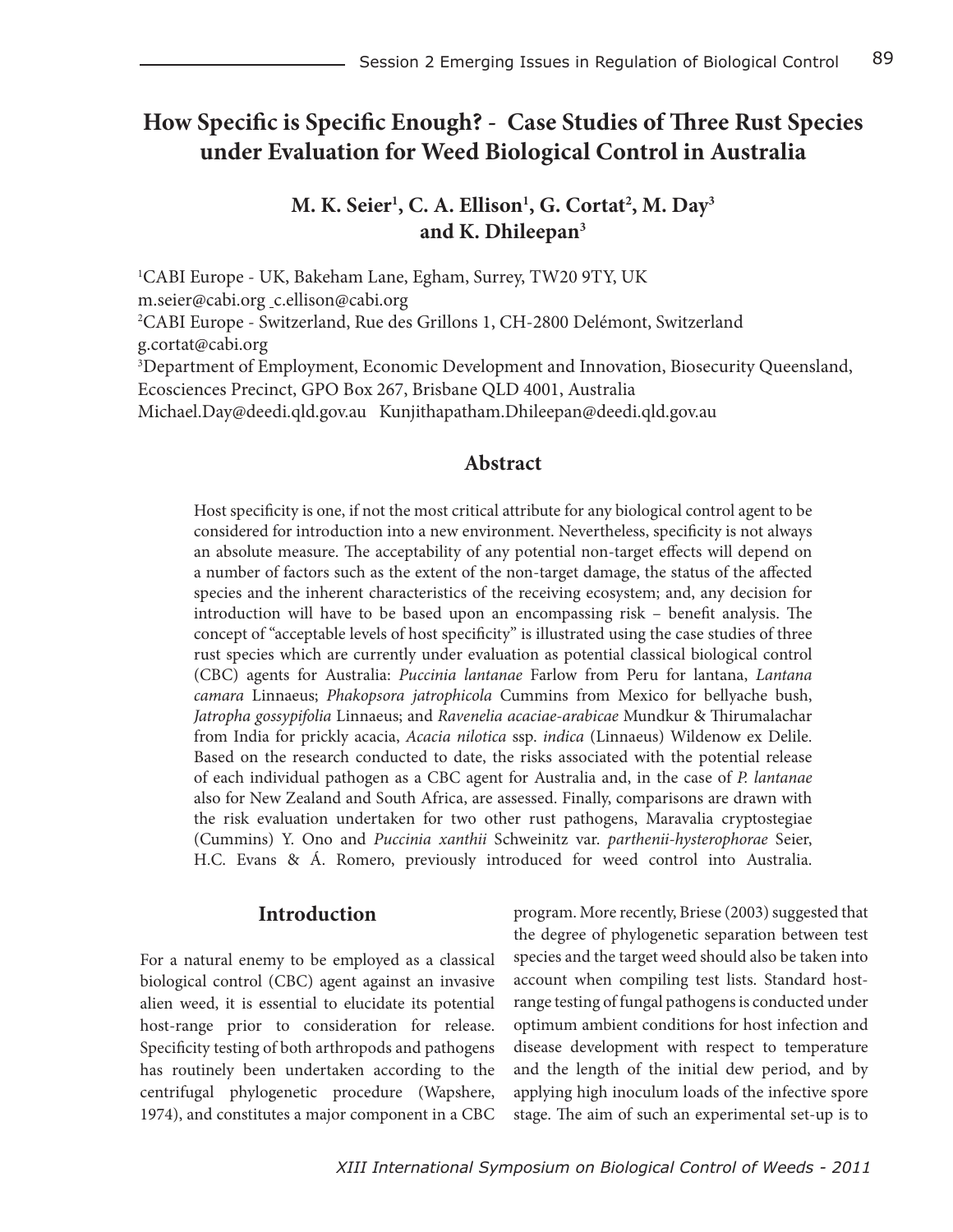establish the fundamental host range of a candidate agent as the widest possible range of hosts that a pathogen could infect and utilize to complete its life cycle. Based on results of this experimental hostrange screening, predictions can be made about the anticipated field host-specificity or ecological host range of a pathogen. Frequently, these have been shown to be narrower than fundamental host ranges of CBC agents, as optimum experimental conditions can create so-called "false positives" (Bruckart et al., 1985; Evans et al., 2001).

Risk analyses which are undertaken before the introduction of an agent into a new environment are based largely, but not exclusively, on the data generated during host-range testing. These analyses aim to weigh the perceived risks associated with such introductions, i.e. to the environment, the economy and/or the cultural background of the geographic region, against the anticipated benefits or positive impacts the agent will exert i.e. by controlling the target weed. Equally, the risks posed through the introduction of a CBC agent will need to be balanced against the current and future environmental and/ or economic consequences due to the invasive weed, or the cost and impact of management with conventional control methods, such as herbicide applications (Harris, 1990; McFadyen, 1998). A risk assessment of a fungal pathogen needs to be based on its predicted ecological host range rather than its fundamental host range, by asking: "How likely is any non-target to come under attack in a field situation?". Fungal pathogens which exhibit a fundamental host range limited exclusively to the target weed can easily be evaluated. More commonly encountered, however, are cases where pathogens have the potential to damage a limited number of non-target species under optimum conditions for infection and disease expression. In those cases, the "status" of a potentially affected non-target species becomes relevant i.e. whether the attacked plant species is native, naturalized or introduced; whether it is of ecological, economic and/or cultural importance; whether it occurs geographically separated from the target weed or grows sympatrically. Furthermore, the extent of the anticipated impact on a nontarget species will be of importance; the likelihood that exposure to infective propagules (e.g. airborne spores) will occur in the field and that conditions for infection and disease development will be met given

prevailing geographic and climatic conditions, also needs to be considered. For example, an endemic plant species, of high biodiversity importance, growing in close proximity to stands of the targeted invasive weeds, will raise more concern if damaged by a newly introduced CBC agent, than a non-native species of minor economic value, cultivated in a separated geographic region with different climatic conditions.

Thus, infection of a non-target species under controlled or artificial conditions does not necessarily preclude the introduction of the agent. The following case studies of rust species undergoing, or having undergone evaluation as CBC agents for Australia - and for one case also for New Zealand and South Africa - illustrate the concept of "acceptable level of host specificity" and highlight how this depends on specific circumstances.

## **Case studies**

## **Rust pathogens currently undergoing evaluation as potential biocontrol agents**

# *Phakopsora jatrophicola for control of bellyache bush, Jatropha gossypifolia*

 *Jatropha gossypifolia* L. (Euphorbiaceae), native to the Caribbean rim and its islands, is an invasive weed in Queensland (QLD), as well as in Western Australia (WA) and the Northern Territory (NT) in Australia (Bebawi et al., 2007). In the native range, the macrocyclic rust *Phakopsora jatrophicola* Cummins is a widespread and damaging pathogen of bellyache bush, as well as of other selected *Jatropha* species, i.e. *Jatropha curcas* Linnaeus and *J. integerrima*  Jaquin (Leahy, 2004; Farr and Rossman, 2011)**.** Since 2008, the rust has been evaluated as a potential biocontrol agent for Australia under quarantine conditions at CABI UK (CABI Europe - UK), using a urediniospore accession ex *J. gossypifolia* collected in the Mexican State of Veracruz (IMI 397220). Following confirmation that all major Australian biotypes of bellyache bush tested were susceptible to this rust accession, preliminary host range testing commenced and included the biofuel species *J. curcas*, the ornamental species *J. multifida*  Linnaeus*, J. integerrima* and *J. podagrica* Hooker,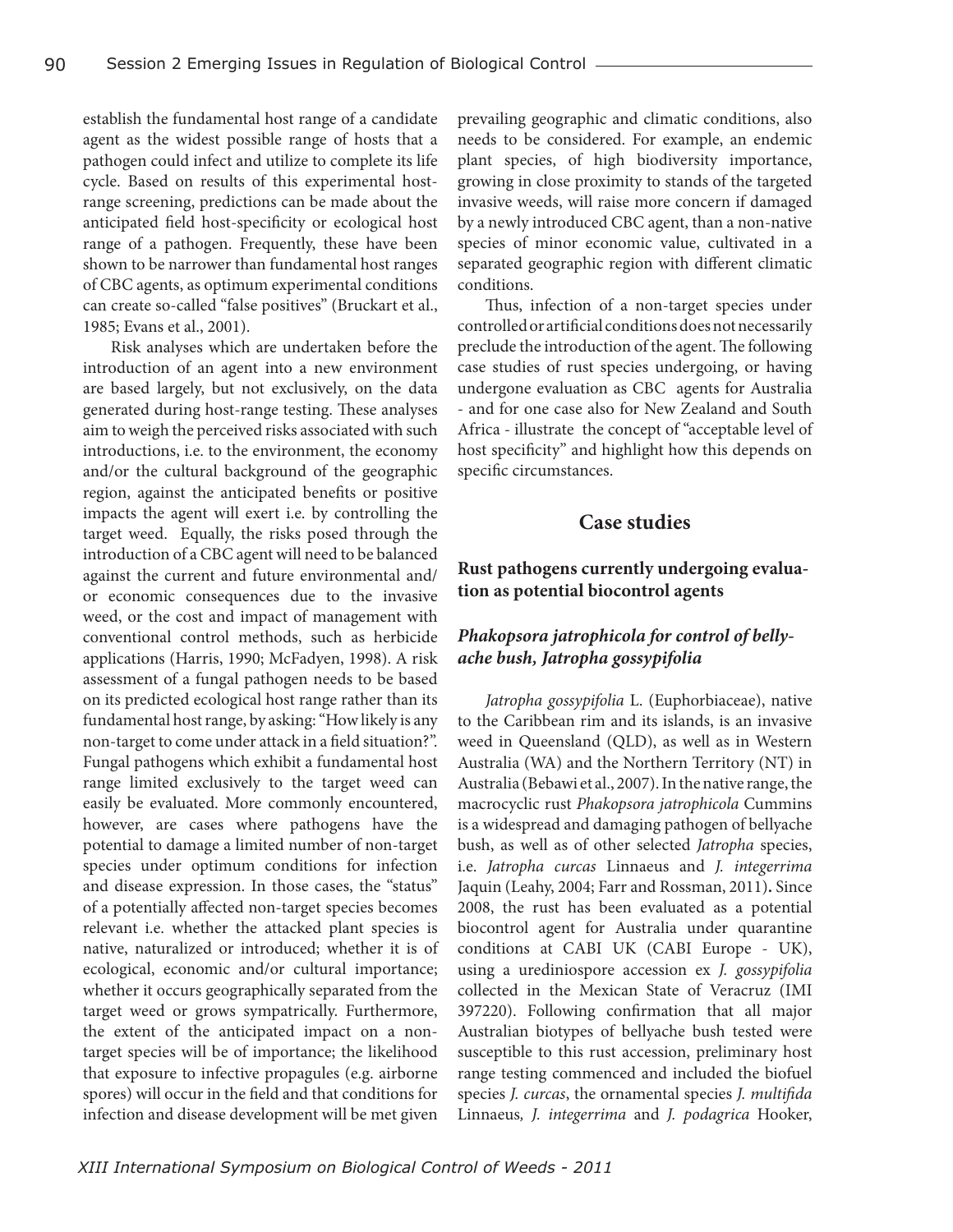as well as rubber (*Hevea brasiliensis* (Willdenow ex A. Jussieu) Müller Argoviensis and cassava (*Manihot esculentum* Crantz) as economically important members of the *Euphorbiacae*. Results showed *J. multifida* to be *'*fully susceptible' (consistent sporulation) and *J. curcas* to be 'partially susceptible' (restricted sporulation) to the rust accession. *Jatropha integerrima* was classed as 'resistant' (macroscopic necrotic symptoms, but no sporulation) or 'partially susceptible', depending on biotype, while *J. podagrica* was rated as 'resistant'. Both rubber and cassava were immune (no symptoms).

Despite *P. jatrophicola* being able to attack three non-target *Jatropha* species, full host-range testing of the rust was proposed, endorsed by the Queensland government, based on the following considerations. The genus *Jatropha* is introduced to Australia and *J. integerrima*, *J. multifida* and *J. podagrica* are ornamentals of minor importance. The important crop plants rubber and cassava are not susceptible. Infection of *J. curcas*, as having potential economic value as a biofuel crop, could cause concern; however, this species is a declared weed in QLD, NT and WA as well as an approved target for biocontrol nominated by the NT government. Importation of *J. curcas* into Australia is now prohibited by the Australian Quarantine and Inspection Service (AQIS). The species is currently not cultivated in Australia and, in view of its weed status, it is unlikely that *J. curcas* would become a major biofuel crop in Australia in the future.

While *P. jatrophicola* is associated with different *Jatropha* species in the centre of origin, host-specificity studies indicated the existence of host-specialized accessions within this rust species. *Jatropha curcas,* a reported field host of the rust, was only partially susceptible towards the accession IMI 397220 ex *J. gossypiifolia*. Similarly, cross-infectivity studies using a Mexican rust accession of *P. jatrophicola* ex *J. curcas* (IMI 397097) against *J. gossypiifolia* caused limited sporulation on the latter host. Based on these observations, it was considered prudent to survey a range of different geographic locations for accessions of *P. jatrophicola* ex *J. gossypiifolia* potentially less virulent to *J. curcas.* A rust accession ex *J. gossypiifolia* from Trinidad (IMI 397 973), selected

due to comparatively low virulence to *J. curcas,* is currently undergoing full host-range testing.

## *Ravenelia acaciae-arabicae for control of prickly acacia, Acacia nilotica ssp. indica*

 Prickly acacia, a member of the Leguminosae - Mimosoideae, is a major invader of arid and semiarid land in QLD. Survey work conducted in the Indian native range of this weed species found the macrocyclic galling rust species *Ravenelia acaciaearabicae* Mundkur & Thirumalacha to be virulent to *A. nilotica* ssp. *indica* (Linnaeus) Delile, while not attacking any other subspecies or other *Acacia* species (Dhileepan et al., 2010). Based on the damage inflicted on its host and its apparent field host-range, the rust was selected for further evaluation as a potential biocontrol agent. Preliminary host-range testing using a urediniospore accession of *R. acaciaearabicae* from Tamil Nadu, India (IMI 398973) against 17 selected *Acacia* species commenced under quarantine conditions at CABI UK in June 2010. Susceptibility of the assessed *Acacia* species towards the rust was variable. Of those tested, 16 species showed macroscopic symptoms ranging from mild to severe leaf chlorosis and/or necrosis, sometimes accompanied by strong polyphenolic plant reactions. Critically, the rust was able to sporulate with viable, infective urediniospores on the Queensland native species, *Acacia sutherlandii*  (F. Mueller) F. Mueller*.* Although sporulation on *A. sutherlandii* was always accompanied by dark necrotic lesions, indicating that this non-target species is not a natural host, its susceptibility is, nevertheless, cause for concern.

The risks posed by *R. acaciae-arabicae* to the important Australian native genus *Acacia,*  particularly *A. sutherlandii* that grows sympatrically with the target weed prickly acacia in the field, was considered unacceptably high, and further assessments were put on hold. Instead, the focus has shifted towards a second rust species, *Ravenelia evansii* Sydow & P. Sydow, associated with prickly acacia in its native range, but predominantly present in north-western parts of India (Dhileepan et al., 2010; Shivas et al., 2011). The susceptibility of *A. sutherlandii* to this rust species is currently being evaluated.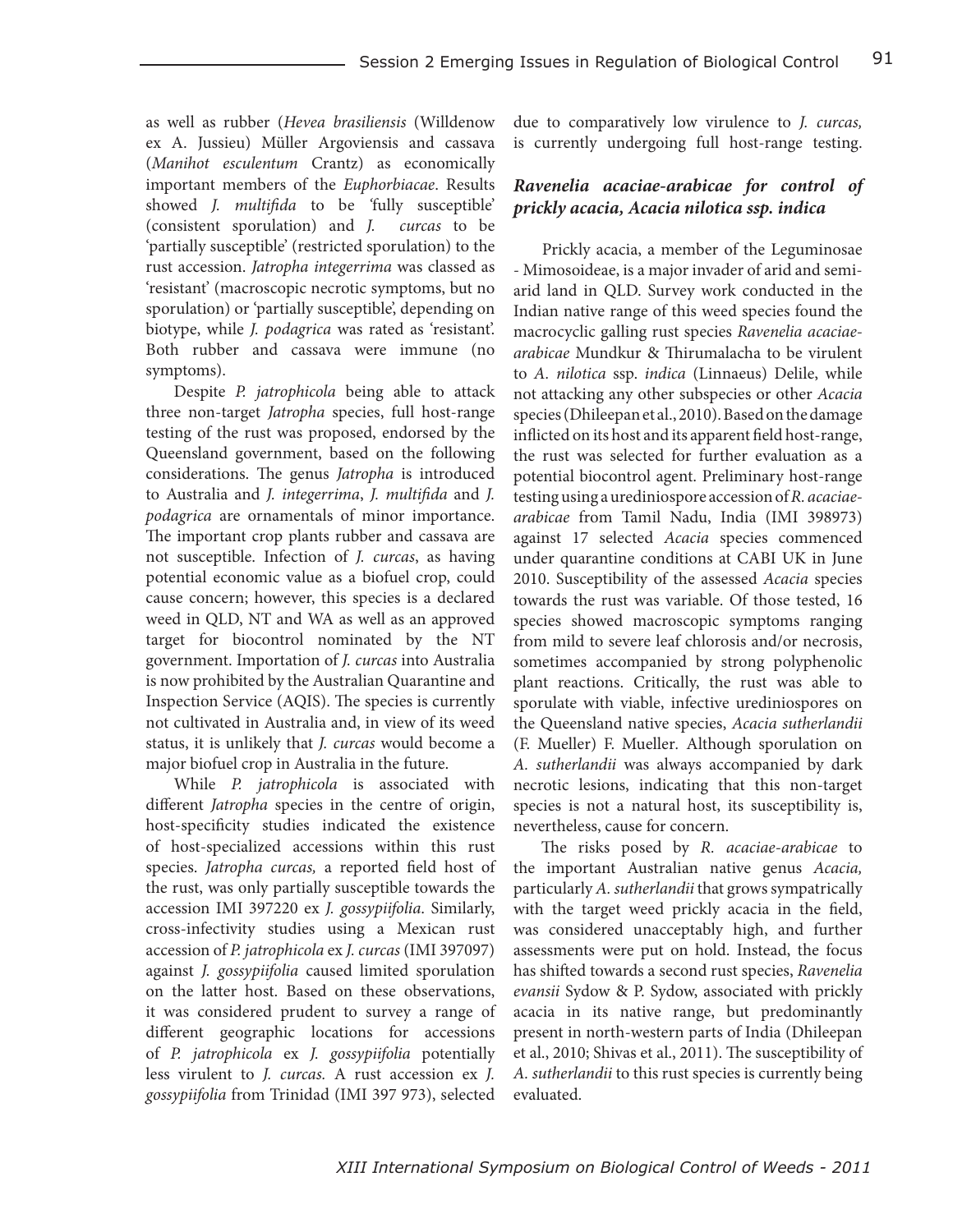# *Puccinia lantanae for control of lantana, Lantana camara*

Lantana (Verbenaceae), native to Central and South America, is one of the most widespread invasive plant species and has been a target for CBC for over a century (Day et al. 2003). In Australia, 31 biological control agents have been introduced, including the highly host specific rust *Prospodium tuberculatum* (Spegazzini) Arthur in 2001 (Ellison et al., 2006; Thomas et al., 2006). A second rust species, the microcyclic rust *Puccinia lantanae* Farlow, is currently being screened in quarantine at CABI UK for potential introduction into Australia, New Zealand and South Africa. A damaging rust accession from the upper Amazon in Peru (IMI 398849), causing not only the typical leaf infection but also infection of the petioles, stems, and systemic infection of meristems, was assessed for its infectivity and virulence towards 30 weedy lantana forms from Australia, five from New Zealand and six from South Africa. A qualitative scoring system was used, based on the number and size of telial pustules formed after inoculation with a standardized spore dose. Of those screened, 18 forms were found to be fully susceptible (with examples from all three target countries); three as moderately susceptible and six as weakly susceptible (supporting limited telia formation); and 14 were rated as immune or resistant (unable to complete life cycle).

Host-range testing of the rust for Australia focused on plant species in the Verbenaceae. None of the non-target species were found to be fully susceptible under optimum experimental conditions. However, one species (*Lippia alba* [P. Miller] N.E. Brown) was weakly susceptible and two (*Phyla canescens* [Kunth] Moldenke and *Verbena officinalis* Linnaeus [var. *africana* and var. *gaudichaudii*]) were weakly to moderately susceptible. Only the infection of the two varieties of *V. officinalis* is considered relevant, since these two varieties are regarded as native to Australia and occur sympatrically with lantana; the other two susceptible species are introduced weeds. It was not possible to maintain a culture of the rust on these nontarget species and no infection was achieved when a low concentration of spores was applied. In addition, there was variation in the susceptibility of individual *V. officinalis* test plants, suggesting that in the field, natural resistance within wild populations is likely to

mitigate any potential impact of the rust. For New Zealand, where there are no native species within the plant family Verbenaceae, host-specificity testing has focused on native non-target species belonging to the closely related families Lamiaceae and Bignoniaceae, as well as other families in the Lamiales. All of the test species were classed as immune or resistant. Hostrange testing undertaken for South Africa is still on-going. Encouragingly, the native species *Lantana rugosa* Thunberg and three *Lippia* species potentially the most at risk, are rated as resistant to the rust.

Given the variation in susceptibility of weedy lantana forms and the results of the host-range testing, the position on risks associated with a potential introduction of *P. lantanae* versus the anticipated benefits is likely to differ between the three countries concerned. For New Zealand, no apparent hurdles concerning introduction of the rust are anticipated and an application to release this rust is under preparation by Landcare Research (L. Hayes, pers. comm.). The same may apply to South Africa, providing none of the non-target species still to be assessed are attacked by the rust. Australia, however, has to deal with a more complex risk analysis, given the infection of the two native varieties of *V. officinalis.* The risk, albeit low, posed to this non-target species needs to be weighed against the likely impact the rust would have on lantana, given the resistance expressed by some of the forms. Further work under quarantine in planned, particularly to assess the impact of the rust on the growth of *V. officinalis*, prior to the preparation of an application to AQIS for its introduction.

# **Rust pathogens previously evaluated and introduced into Australia**

A number of fungal pathogens considered as safe, based on a risk analysis have previously been introduced as CBC agents for weed biological control into Australia (Julien and Griffiths, 1998). Despite known non-target effects, the rubbervine rust, *Maravalia cryptostegiae* (Cummins) Y. Ono, and the parthenium summer rust, *Puccinia xanthii* Schweinitz var. *parthenii-hysterophorae* Seier, H.C. Evans & Á. Romero, were regarded as having an "acceptable level of host specificity" to be utilized as biocontrol agents in Australia.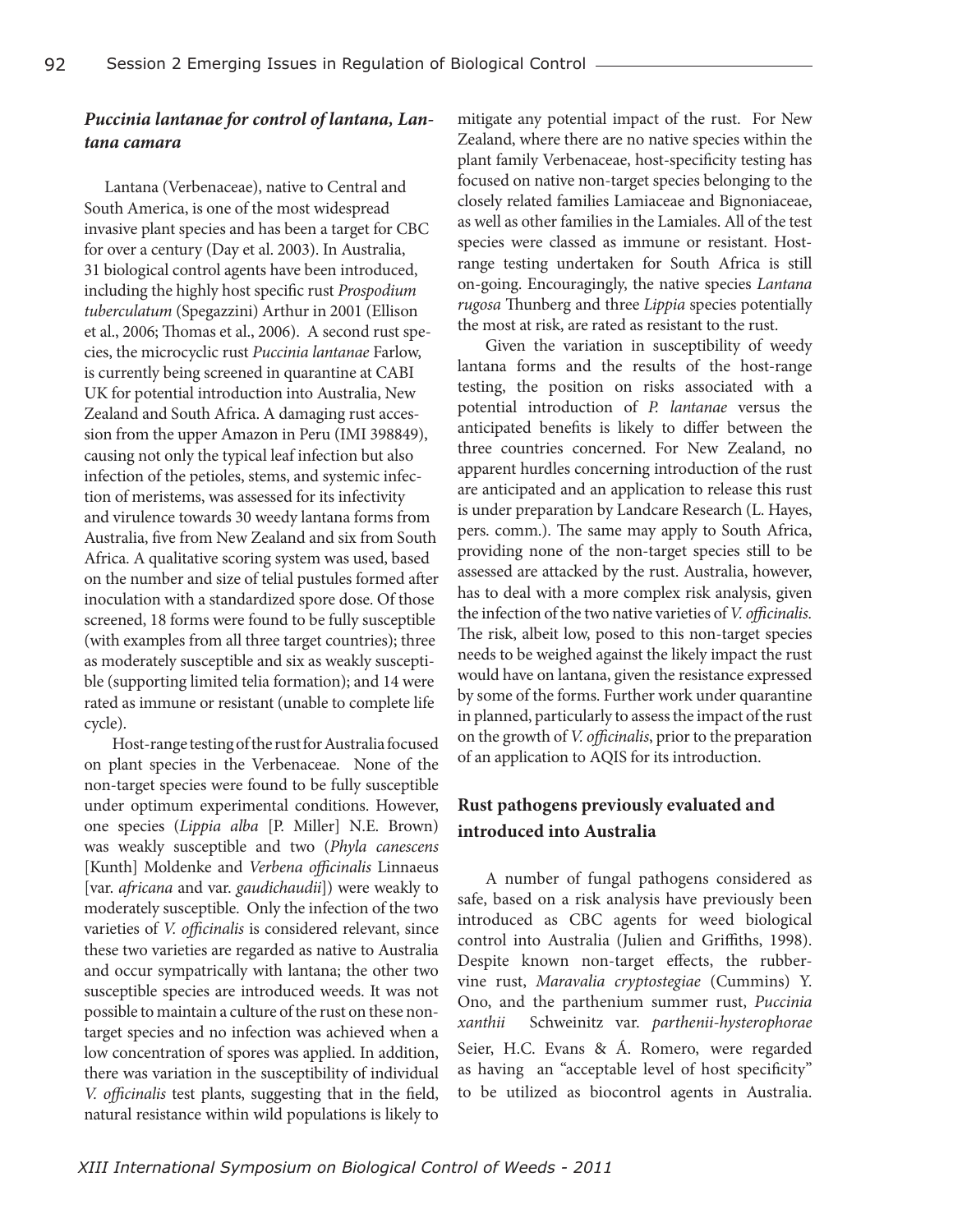# *Maravalia cryptostegiae for control of rubbervine*

Rubber-vine *Cryptostegia grandiflora* (Roxburgh ex. R. Brown) R. Brown, a Madagascan endemic belonging to the Apocynaceae - Asclepiadoideae, has been described as "the biggest single threat to natural ecosystems in tropical Australia" (McFadyen and Harvey, 1990). As part of a CBC program, the rust species *M. cryptostegiae* (Roxburgh ex R. Brown) R. Brown)*,* infecting the weed in its native range, was evaluated as a promising biocontrol agent during a five-year study. Under optimum ambient conditions for infection and disease development, and by applying high urediniospore inoculum loads, the rust was able to infect and produce limited sporulation on the endangered Australian-native asclepiad species, *Cryptolepis grayi* P.I. Forster (Evans and Tomley, 1994). However, when simulating more realistic field conditions for infection, by using a wind tunnel for urediniospore dispersal, *C. grayi* showed no rust sporulation (Evans and Tomley, 1996). Based on these results, it was concluded that the fundamental host range of *M. cryptostegiae* is wider than the anticipated ecological host range and, thus, that *C. grayi* is unlikely to come under attack in the field. Furthermore, the habitats of this Australian endemic and of the target weed rubber-vine have no geographic overlap, while the ecosystem which harbors *C. grayi* is itself under threat and likely to disappear in the foreseeable future (Evans, 2000). Weighing these considerations against the threat posed by the invasive rubber-vine to entire tropical ecosystems, the risk presented by the rust to *C. grayi* was considered acceptable and importation of the pathogen was approved by AQIS in 1994. Since its release, *M. cryptostegiae* (IMI 331455) has not been reported to attack any non-target species (Barton, 2004) and the cost-benefit ratio for agriculture in QLD has been calculated as 108:1, with an accrued benefit of AUS\$ 232.5 million up to 2004 (Page and Lacey, 2006). Saving Australian ecosystems from rubber-vine will be priceless.

# *Puccinia xanthii var. parthenii-hysterophorae for control of parthenium weed*

Following the introduction of the parthenium winter rust, *Puccinia abrupta* var. *partheniicola*  (H.S. Jackson) Parmelee into Australia (Dhileepan and McFadyen 1997)*,* a second microcyclic rust species, *Puccinia xanthii* var. *parthenii-hysterophorae*  (Roxburgh ex R. Brown) R. Brown) (formerly *P. melampodii* Dietel & Holway) or parthenium summer rust, was evaluated as a complement for control of the highly invasive and allergenic weed parthenium, *Parthenium hysterophorus* Linnaeus (Asteraceae), in the more tropical regions of QLD. Comprehensive host-range testing of 80 non-target species under optimum conditions, showed that the asteraceous Australian-native species *Flaveria australasica* Hooker*,* as well as one commercial variety of *Zinnia elegans* Jacquin*,* were highly susceptible, supporting abundant sporulation of the summer rust. *Helianthus argophyllus* (D.C. Eaton) Torrey & A. Gray, *Parthenium confertum* A. Gray and two commercial varieties of *Calendula officinalis* Linnaeus proved to be moderately susceptible showing restricted sporulation (Seier et al., 1997). Subsequent wind-tunnel experiments conducted with *H. argophyllus*, and one susceptible variety of both *Z. elegans* and *C. officinalis,* resulted in restricted infection on *C. officinalis* only (Seier et al., 1997). As previously done for the rubber-vine rust, the risk analysis for *P. xanthii* var. *partheniihysterophorae* was based on its apparent ecological host range as established in the wind-tunnel rather than its fundamental host range. Of further consideration was the fact that the susceptibility of crop and ornamental species to the rust was highly dependent on the variety, an observation which had already been documented by Morin et al. (1993) for an accession of *Puccinia xanthii* Schweinitz attacking the invasive weed *Xanthium strumarium* Linnaeus (Bathurst burr)*.* This latter accession had previously been introduced into Australia by accident and had subsequently been noted to attack some cultivars of sunflower as well as *F. australasica* in the field (Alcorn and Kochman, 1976). Commercial damage to Australian sunflower crops, however, has not been recorded (J.K. Kochman, pers. comm.) and infection rates on *F. australasica* are generally low without any apparent impact on this species (K. Dhileepan, unpublished data). Based on the results of the hostrange testing for the parthenium summer rust, and the "unintentional" field experience with the accidentally introduced *P. xanthii* accession attacking Bathurst burr, *P. xanthii* var. *parthenii-hysterophorae*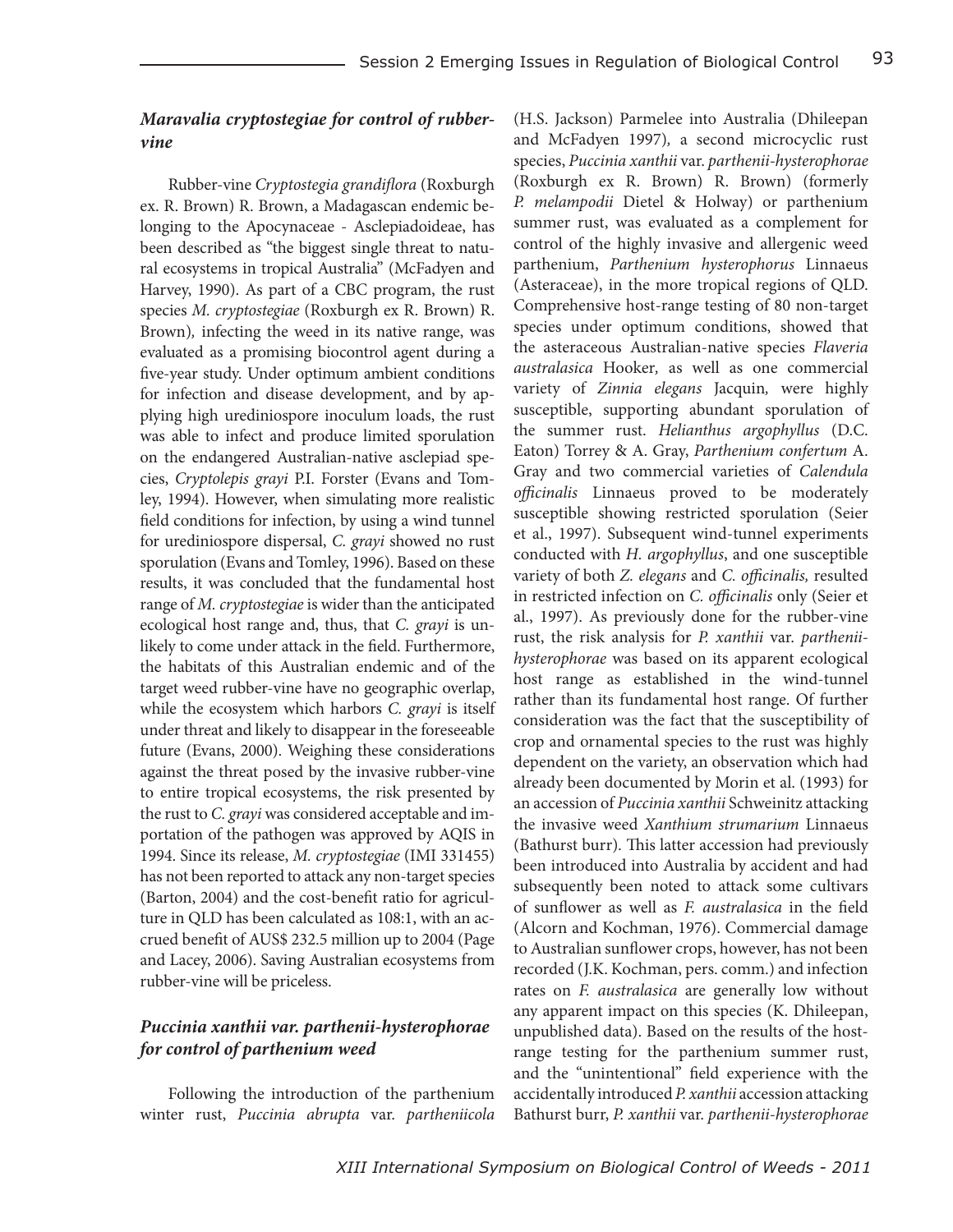(IMI 379934)*,* then named *P. melampodii*, was approved for introduction into Australia in 1999. To date, no non-target effects have been reported (K. Dhileepan, unpublished data).

#### **Conclusions**

The case studies presented here highlight the lack of an absolute measure for the required host specificity of a CBC agent, and raise the concept of an "acceptable level of host specificity", which is very much dependent on a variety of factors unique to each case. The status of, or the value put upon, a non-target species potentially under attack by a biocontrol agent, is of high relevance as illustrated in the case of *Phakopsora jatrophicola.* Australian authorities regard the risk posed to *Jatropha curcas -* a declared weed species in the country **-** and two ornamental *Jatropha* species of minor economic importance, as less critical when compared to the potential positive impact the rust may have on the invasive bellyache bush populations. Conversely, the anticipated damage to *Acacia sutherlandii* **-** a native species growing sympatrically with the target weed **-** by the rust *Ravenelia acaciae-arabicae*, is unlikely to be acceptable regardless of any potential benefit of the CBC agent. A risk analysis may also conclude that the level of damage to a desirable nontarget is acceptable. For example, AQIS approved the introduction of the parthenium summer rust, despite the attack of one variety of *Calendula officinalis.* However, India, where *C. officinalis* is a highly valued species due to its cultural importance, is likely to view this differently. The importation of *Puccinia xanthii* var. *parthenii-hysterophorae* is unlikely to be endorsed, therefore, although *Parthenium hysterophorus* is an equally problematic weed as in Australia (Evans, 2000). The importance of geographic separation is demonstrated for the case of the rubber-vine rust. The introduction of the pathogen was approved despite potential damage to the endemic *Cryptolepis grayi*, partly because the target weed rubber-vine and the non-target have no overlap in their geographic ranges. The benefit to Australian ecosystems affected by invasive rubbervine was thus considered to outweigh the risk to an Australian endemic species.

It can be critical for a risk analysis to predict the

ecological host range of a CBC agent as accurately as possible. This was demonstrated with rubber-vine rust and the parthenium summer rust, where windtunnel experiments were conducted to provide more realistic field conditions for spore dispersal and infection. Inherent characteristics of the receiving environment, such as climatic conditions, can further narrow the ecological host range of an agent and need to be considered.

Overall, the benefits of the introduction of a CBC agent have to significantly outweigh the associated risk to justify its introduction into a new environment. It is the aim of the risk analysis to establish this, and the decision is case specific. In the example of the lantana rust, from an Australian perspective, the fact that *Puccinia lantanae* only infects some of the important weedy lantana varieties, may influence the decision to introduce the rust, given its ability to cause limited sporulation on the two native varieties of *Verbena officinalis*. Conversely, for New Zealand and South Africa, where there is no apparent risk to non-target species, it is likely that the rust will be released despite it only attacking some of the weedy forms in these countries.

#### **Acknowledgements**

Funding for the studies conducted was provided by the Queensland Government, Australia; Meat and Livestock Australia; Landcare Research, New Zealand; and the Agricultural Research Council Plant Protection Research Institute, South Africa. We would like to thank Harry C. Evans for his constructive comments on the manuscript.

### **References**

- Alcorn, J.L. & Kochman, J.K. (1976) A field record of *Puccinia xanthii* on sunflower. Australian Plant Pathology Society Newsletter **5**, 33.
- Barton, J. (2004) How good are we at predicting the field host-range of fungal pathogens used for classical biological control of weeds? Biological Control **31**, 99–122.
- Bebawi, F.F., Vitelli, J.S., Campbell, S.D., Vogler, W.D., Lockett, C.J., Grace, B.S., Lukitsch, B. & Heard, T.A. (2007) The biology of Australian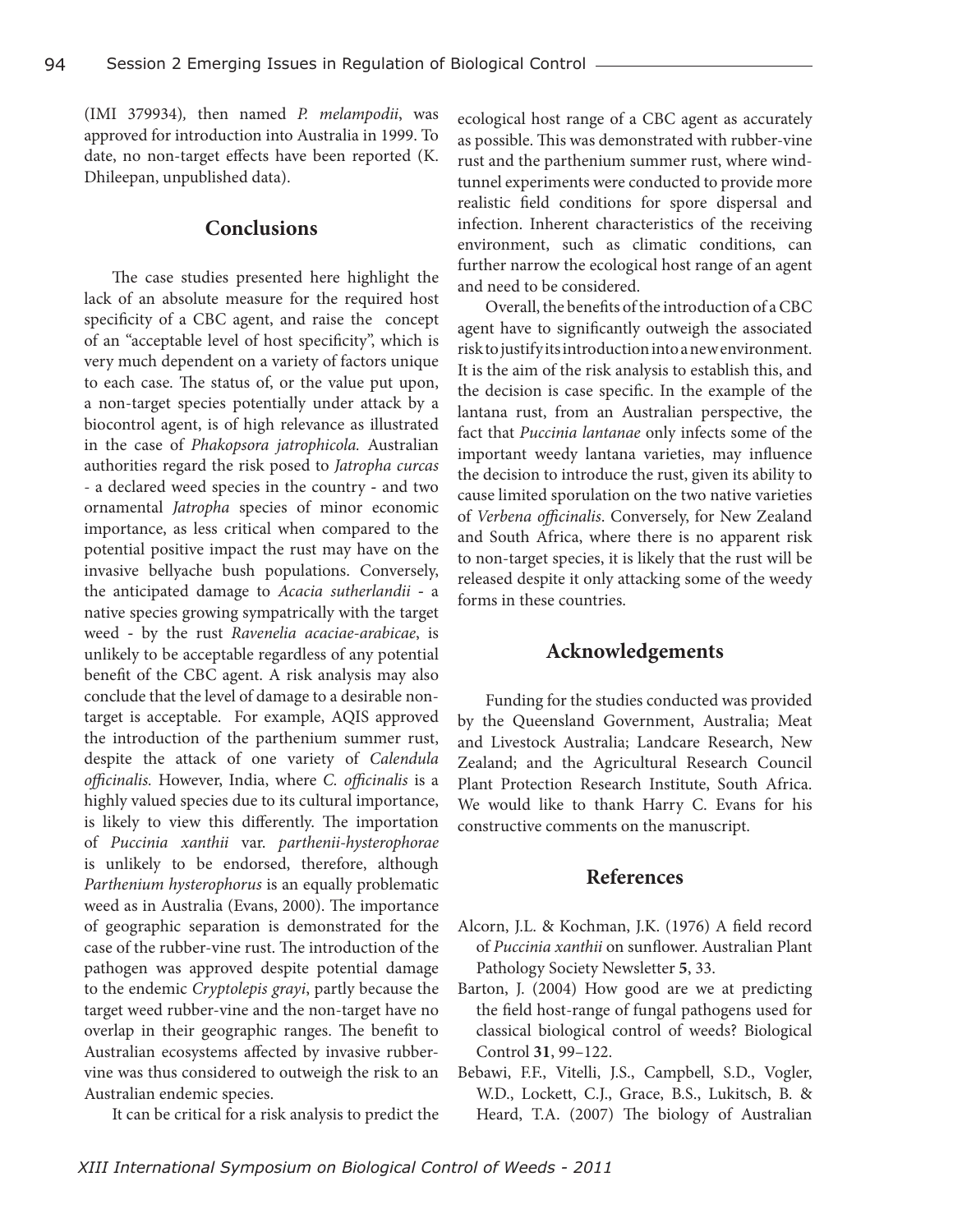weeds 47. *Jatropha gossypiifolia* L. Plant Protection Quarterly **22,** 42-58.

- Briese, D.T. (2003) The centrifugal phylogenetic method used to select plants for host-specificity testing of weed biological control agents: Can and should it be modernised? In Improving the Selection, Testing and Evaluation of Weed Biological Control Agents. (eds Spafford Jacob, H. & Briese, D.T.), CRC Technical Series **7**, pp. 23–33. CRC for Australian Weed Management, Adelaide, Australia.
- Bruckhart, W.L., Politis, D.J. & Sutker, E.M. (1985) Susceptibility of *Cynara scolymus* L. (artichoke) to *Puccinia carduorum* Jacq. observed under greenhouse conditions. In Proceedings of the VI International Symposium on Biological Control of Weeds (ed Delfosse, E.S.), pp. 603–607. Agriculture Canada, Ottawa, Canada.
- Day, M.D., Wiley, C.J., Playford, J. & Zalucki, P. (2003) Lantana: current management status and future prospects. ACIAR Monograph series 102, Canberra. 128p.
- Dhileepan, K., Balu, A, Ahmed, S.I., Singh, S, Srivastava, K., Senthilkumar, M., Murugesan, S., Senthilkumar, P., Gorain, M., Sharma, A., Sharma, N., Mahalakshmi, R. & Shivas, R. (2010) New biological control opportunities for prickly acacia: Exploration in India. In Proceedings of the 17th Australasian Weeds Conference (ed Zydembos, S.M.), pp. 231–234. New Zealand Plant Protection Society, Christchurch, New Zealand.
- Dhileepan, K & McFadyen, R.E. (1997) Biological control of Parthenium in Australia: Progress and prospects. In Proceedings of the First International Conference on Parthenium Management Vol. I (eds Mahadeveppa, M. & Patil, V. C.), pp. 40–44. University of Agricultural Sciences, Dharwad, India.
- Ellison, C.A., Pereira, J.M., Thomas, S.E., Barreto, R.W. & Evans, H.C. (2006) Studies on the rust *Prospodium tuberculatum*, a new classical biological control agent released against the invasive alien weed *Lantana camara* in Australia. 1. Life-cycle and infection parameters. Australasian Plant Pathology **35**, 309–319.
- Evans, H.C. (2000) Evaluating plant pathogens for biological control of weeds: An alternative view of pest risk assessment. Australasian Plant Pathology

**29**, 1–14.

- Evans, H.C. & Tomley, A.J. (1994) Studies on the rust, *Maravalia cryptostegiae*, a potential biological control agent of rubber-vine weed, *Cryptostegia grandiflora* (Asclepiadaceae: Periplocoidaea), in Australia, III: Host range. Mycopathologia **126,**  93–108.
- Evans H.C. & Tomley, A.J. (1996) Greenhouse and field evaluation of the rubber vine rust, *Maravalia cryptostegiae* on Madagascan and Australian Asclepiadaceae. In Proceedings of the IX International Symposium on Biological Control of Weeds (eds Moran, V.C. & Hoffmann, J.H.), pp. 165–169. University of Cape Town, South Africa.
- Evans, H.C., Froehlich, J. & Shamoun, S.F. (2001) Biological control of weeds. In Bio-exploitation of Filamentous Fungi (eds Pointing, S.B & Hyde, K.D.), pp. 349–401. Fungal Diversity Press, Hong Kong.
- Farr, D.F., & Rossman, A.Y. Fungal Databases, Systematic Mycology and Microbiology Laboratory, ARS, USDA. Retrieved June 30, 2011, from http://nt.ars-grin.gov/fungaldatabases/
- Harris, P. (1990) Environmental impact of introduced biological control agents. In Critical issues in Biological Control (eds. MacKauer, M., Ehler, L.E. & Roland, J.), pp. 289–300. Intercept, Andover, Hampshire, UK.
- Julien, M.H. & Griffiths, M.W. (1998) Biological Control of Weeds. A World Catalogue of Agents and their Target Weeds. Fourth Edition. CABI Publishing, Wallingford, UK. 223p.
- Leahy, R.M. (2004). Plant Pathology Section of *Triology* **43** (1), p. 11. http://www.freshfromflorida. com/pi/enpp/triology/archive/4301.pdf
- McFadyen R.E. (1998) Biological control of weeds. Annual Review of Entomology **43**, 369–393.
- McFadyen, R.E. & Harvey, G.J. (1990) Distribution and control of rubber vine, *Cryptostegia grandiflora*, a major weed in northern Queensland. Plant Protection Quarterly **5**, 152–155.
- Morin, L., Auld, B.A. & Brown, J.F. (1993) Host range of *Puccinia xanthii* and postpenetration development on *Xanthium occidentale*. Canadian Journal of Botany **71**, 959–965.
- Page, A.R. & Lacey, K.L. (2006) Economic Impact Assessment of Australian Weed Biological Control. CRC Technical Series 10. CRC for Australian Weed Management, Adelaide,